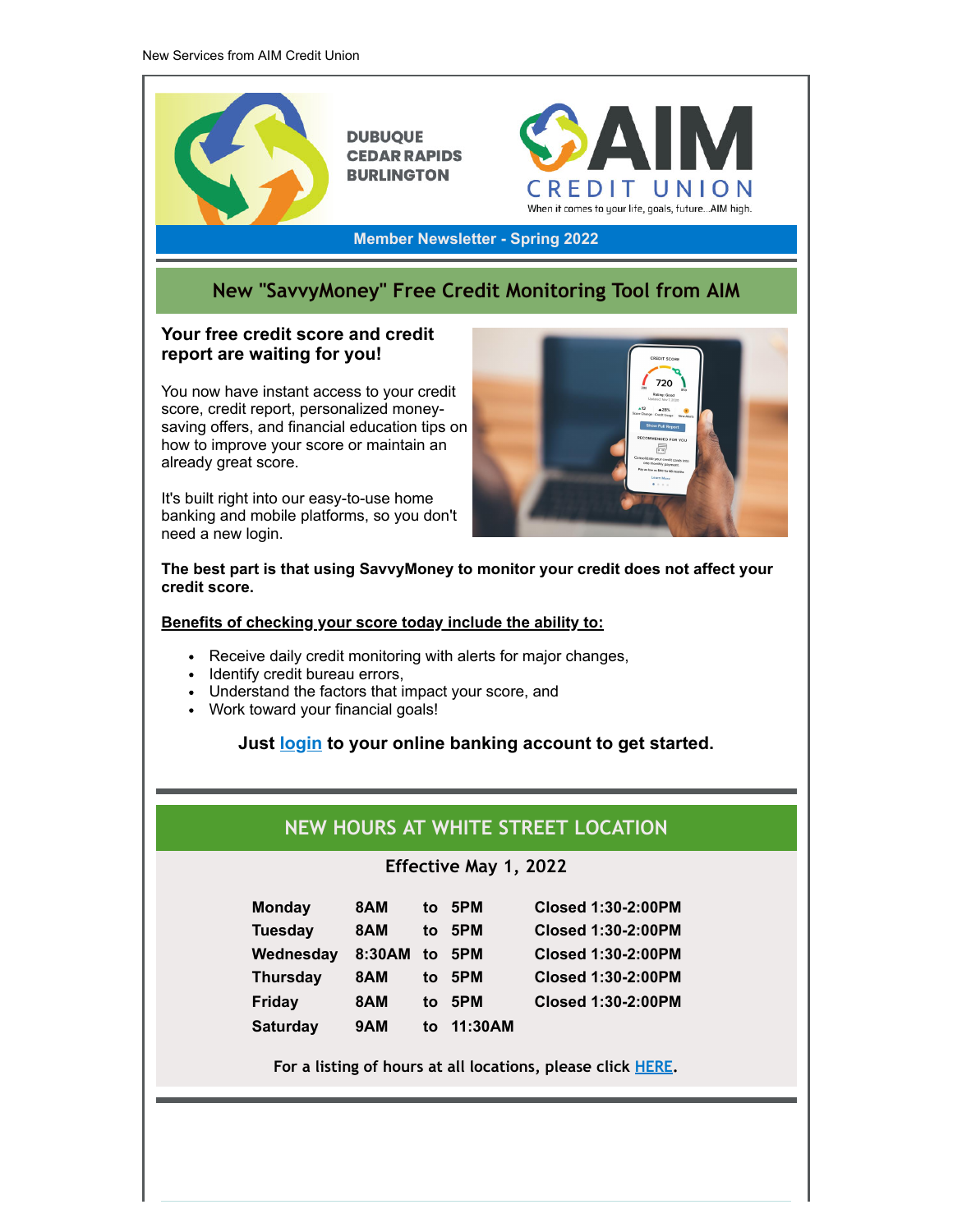

## **MEMBERS CAN TEXT AIM CREDIT UNION**



**Have A Quick Question?** - With text messaging you can ask a question about deposit transactions, loans, payments, transfers, and more, directly from your mobile device! Get real-time answers from real people. You can even submit loan documentation.

#### **Safe and Secure** -

- We will never ask for your account number or your social security number.
- Call us immediately if you receive a message that doesn't feel right.

**Try It Out** - TEXT 563-585-3737 and ask us a question. We are waiting to hear from you!

**Click [HERE](http://www.aimcreditunion.com/slide/texting?tc=texting) for a list of KEYWORDS to text for quick answers to frequently asked questions.**